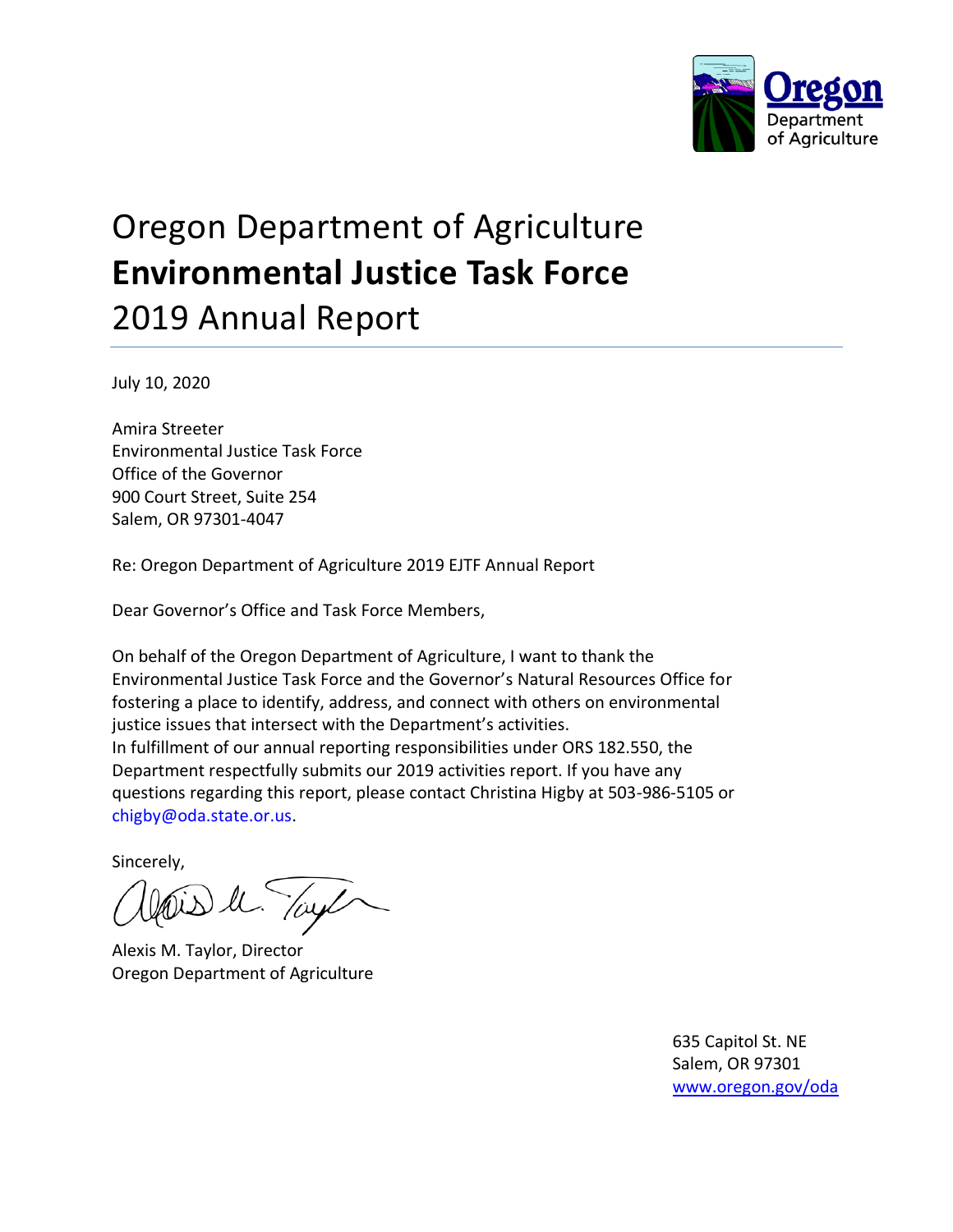Oregon Revised Statute 182.550 requires natural resource agencies to submit an annual report to the Environmental Justice Task Force (EJTF) and to the Office of the Governor on the results of the agencies' efforts to: (1) Address environmental justice issues; (2) Increase public participation of individuals and communities affected by agencies' decisions; (3) Determine the effect of the agencies' decisions on traditionally underrepresented communities; and (4) Improve plans to further the progress of environmental justice in Oregon.

The Oregon Department of Agriculture (ODA or Agency) is committed to addressing environmental justice issues and promoting public participation efforts related to the agency. ODA has policies and procedures in place to ensure it meets these efforts and supports progress on environmental justice. The following 2019 activities represent the agency's commitment to that effort:

ODA's five-year Strategic Plan (2018-2023) lays out the objectives and tools needed to serve the changing needs of Oregon's diverse agricultural and food sectors. The agency's core values described in the Strategic Plan include a commitment to diversity and inclusion. Oregon, and Oregon agriculture in particular, is highly diverse, ranging from large to small, rural to urban, experienced to new producers, located in a wide range of geography and operated by people of many backgrounds, histories, cultures, and interests. Continued outreach efforts to increase representation of Oregon's diversity in agriculture has positively impacted participation in our Boards and Commissions. The strategic plan is available at [https://oda.direct/StrategicPlan.](https://oda.direct/StrategicPlan)

In September, ODA participated in the National Association of State Departments of Agriculture (NASDA) Annual Meeting where they officially adopted a new climate resiliency policy. ODA was a proud Co-Sponsor of this resolution. As a member of NASDA, ODA acknowledges the necessity of adaption to a changing climate to protect and enhance our nation's natural resources, while also building a resilient agricultural industry and food supply chain. In December 2019, the State Board of Agriculture, an advisory board to ODA, signed Resolution 319 addressing [climate change policy considerations.](https://www.oregon.gov/ODA/AboutUs/Documents/Board%20of%20Agriculture/BOAActiveResolutions.pdf) The resolution supports climate change policies that provide voluntary incentives for agriculture to mitigate and adapt to climate change; recognize agriculture's positive environmental and economic impacts; provide exemptions and compliance time frames to minimize adverse impacts to input costs and companion industries; support research into additional strategies; and support long-term planning, resource allocation and policy changes to help the state adapt to climate change. Additionally, ODA created a working Sustainability Plan in 2019 to advance internal efficiency improvements, and to define a process to identify additional actions that can support measurable advancements in internal practices and eternal program support for the environment, economy and community. ODA is part of the Climate Change Adaptation Framework workgroup, which is comprised of state agency partners, to support and advance climate change through our work.

ODA has committed a Citizen Advocate and Liaison position to serve as the agency representative to the EJTF. ODA actively participates in the EJTF meetings to report agency related environmental justice (EJ) activities and inform the agency of EJ issues. Additionally, the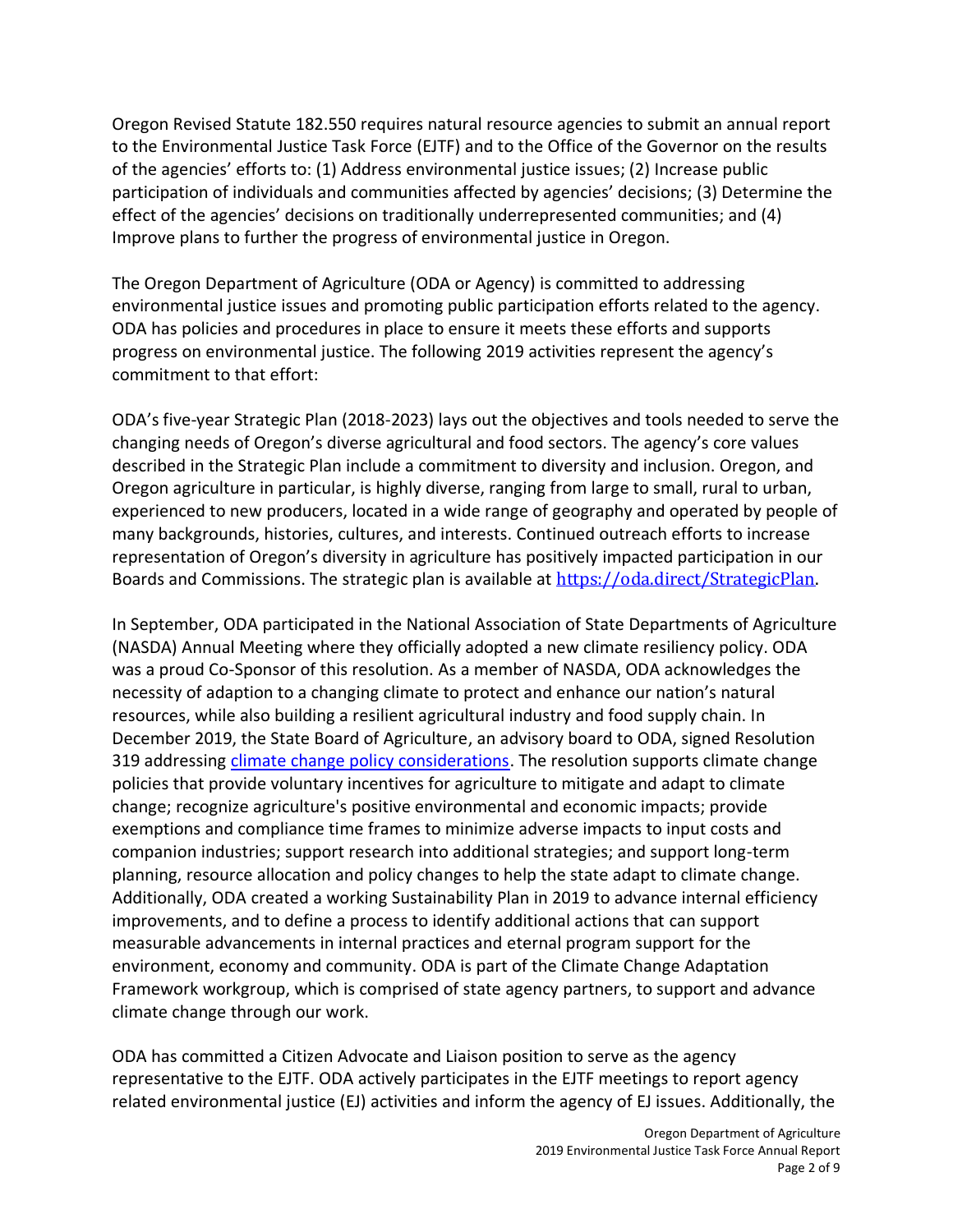Citizen Advocate regularly attends the Governor's Diversity & Inclusion/Affirmative Action bimonthly meetings and was an integral part in updating the agency's Affirmative Action Plan. The Citizen Advocate seeks out training opportunities to improve the agency's work as it relates to environmental justice issues. In April 2019 the Citizen Advocate participated in an Environmental Justice EPA webinar on "Identifying and Prioritizing Environmentally Impacted Vulnerable Communities," as well as a presentation by Oregon Tilth on "Social Equity & Sustainable Food" in November. Additionally, ODA participates on the planning committee for Oregon's annual Diversity and Inclusion Conference, which provides relative training and education to state employees. ODA translates more and more documents into Spanish including "How we work for you," "Facts and Figures," and "Food Label Requirements."

ODA's Citizen Advocate also serves as ODA's Tribal Liaison. The role of this position is to inform and, when appropriate, consult with Oregon's nine (9) federally recognized tribes on ODA's activities. The Citizen Advocate works with ODA staff to maintain good working relationships with tribal nations in Oregon. ODA's website has a dedicated Oregon Tribes webpage that provides resources and contact information for interested parties. Multiple ODA staff from all program areas work with tribal nations on a wide-range of topics throughout the year. Some of these activities are captured in this report, however to see a full report of ODA's annual government-to-government activities, please visit ODA's Oregon Tribes webpage at [hhttps://oda.direct/Tribes.](https://www.oregon.gov/ODA/agriculture/Pages/Tribes.aspx) One particular activity to highlight is the work ODA has been doing to fulfill Executive Order 17-12 related to identifying and providing a pathway for Oregon's Nine Federally recognized tribes to have access to items within ODA's procession that may be of interest to tribal nations.

ODA directly supports and administers programs that benefit EJ communities. In January 2019, ODA's Director was appointed to the Oregon Food Bank Board. The Oregon Food Bank "collects food from farmers, manufacturers, wholesalers, retailers, individuals and government sources and distribute that food through a Statewide Network [of 21 Regional Food Banks](https://www.oregonfoodbank.org/our-work/partnerships/statewide-network/) and approximately [1,200 food assistance sites](https://www.oregonfoodbank.org/our-work/partnerships/partner-agencies/) serving all of Oregon and Clark County, Washington."<sup>1</sup> Other programs include the [Farm to School Program,](https://www.oregon.gov/ODA/programs/MarketAccess/Pages/FarmtoSchool.aspx) which leverages public and private resources to bring more Oregon grown and processed foods to school children. The Farm to School Program, in conjunction with the National Farm to School Network, supports the ability to serve locally grown, raised, harvested or processed foods in school cafeterias; improve student nutrition; provide agriculture, health, and nutrition education opportunities while supporting Oregon's agriculture economy. ODA partners with the Department of Education's Farm to School Education Grants to deliver food along with information about nutrition and agricultural production to Oregon schoolchildren. In 2019, the Farm to School Grant Program bill expanded the program from just over \$4 million during the previous biennium to \$15 million.

Although the FoodCorps, which is a national service program, is no longer hosted by ODA, the Agency continues to serve as a state advisor to FoodCorps Oregon. There are ten (10)

<sup>1</sup> https://www.oregonfoodbank.org/about-us/our-story/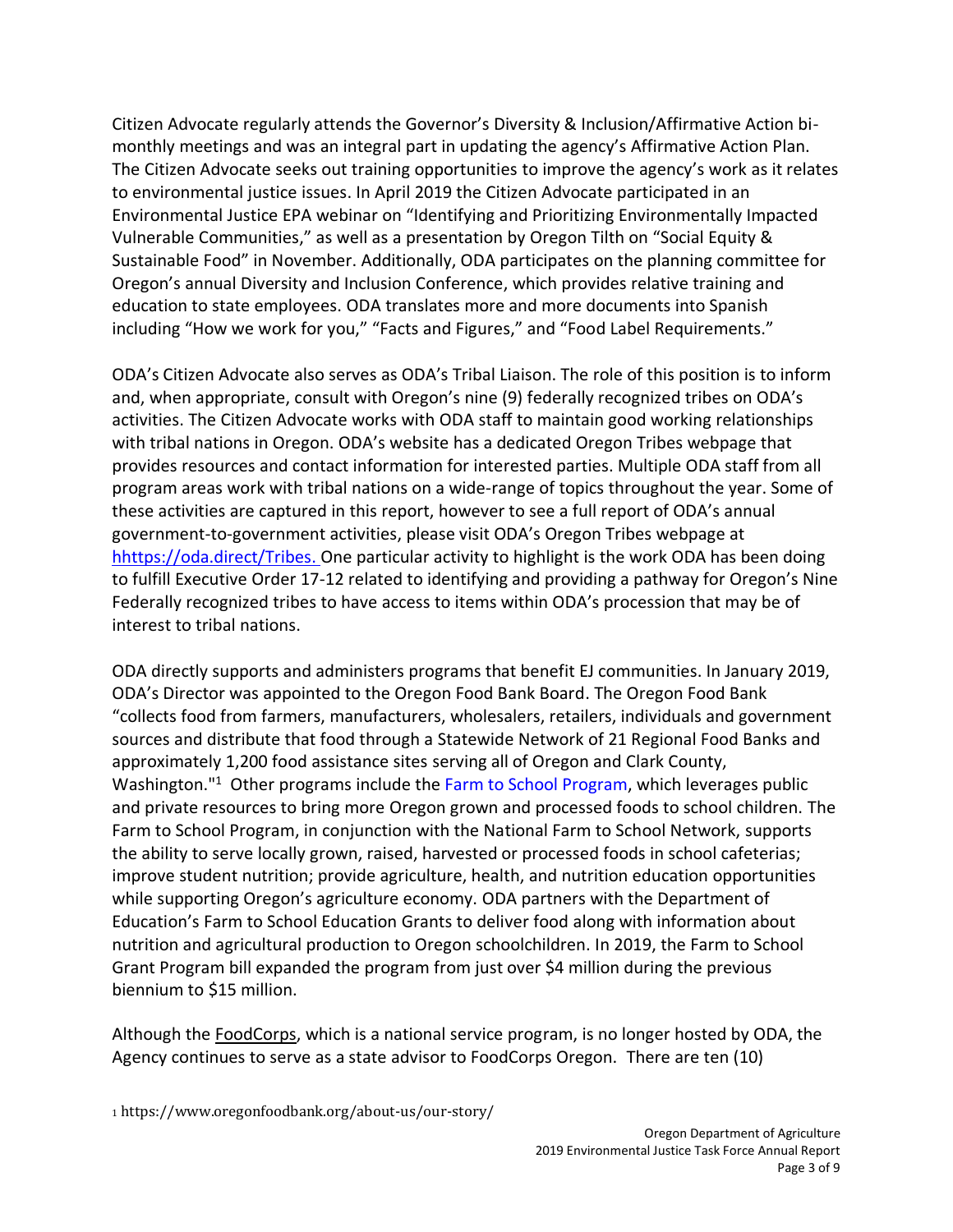FoodCorps service members serving nine (8) communities in Oregon. Service members work in low income and under-resourced schools teaching kids where their food comes from, how to grow it, and how to make healthy choices every day through school garden, environmental and nutrition education. ODA also participates in the Oregon Hunger Task Force which was established to end hunger before it begins by addressing root causes.

ODA staff volunteer their personal time to assist in repackaging food at a local foodbank. In 2019, a total of 98 volunteers packed food to feed those in need at the Marion Polk Food Share location. Additionally, ODA participates in the Governor's State Employee Food Drive, an annual event that collects non-perishable food items and monetary support that goes to help those in need in our state. In 2019, ODA employees donated 2,032 pounds of food and contributed \$10,796.50 to help support those in need.

The Farm Direct Nutrition Program (FDNP), is jointly administered by the Oregon Health Authority (OHA) and ODA to provide eligible, low-income seniors and WIC (Women, Infants and Children Special Supplemental Nutrition Program) families with assistance to purchase fresh, locally grown fruits, vegetables and cut herbs from authorized farmers selling directly to consumers. This provides an additional source of nutritious food and education on selecting and preparing fresh produce to qualifying recipients while supporting local farm stands and farmers' markets.

ODA also has regulatory and consumer protection-related programs that may intersect with EJ communities:

The Weights and Measures Program (WMP) provides consumer protection, fair competition among businesses, and facilitates interstate commerce and international trade by assuring the accuracy of all licensed commercial weighing and measuring devices in Oregon. The WMP inspects approximately 61,800 devices in approximately 13,600 businesses each year which are used to weigh or measure an estimated \$107 billion worth of goods and products in Oregon. This program also maintains custody of Oregon's mass and volumetric standards for measurement, which are used to provide precision calibration and traceability for Oregon's commercial weighing system. Calibration services are provided to over 141 private businesses annually in order to help strengthen Oregon industry's competitiveness.

The Motor Fuel Quality Program (MFQP) provides consumer protection by ensuring that the estimated 2.1 billion gallons of motor vehicle gasoline and diesel fuel sold in Oregon each year meet national standards for quality and comply with Oregon's Renewable Fuel Standard (10% ethanol in gasoline and 5% biodiesel in diesel fuel). Annually, inspectors screen approximately 3,600 samples of gasoline for octane levels, inspect 5,500 fuel storage tanks for excessive water and other contaminants, and pull approximately 120 official fuel samples that are tested at a private lab for state and national specification compliance.

## The ODA Regulatory Laboratory Program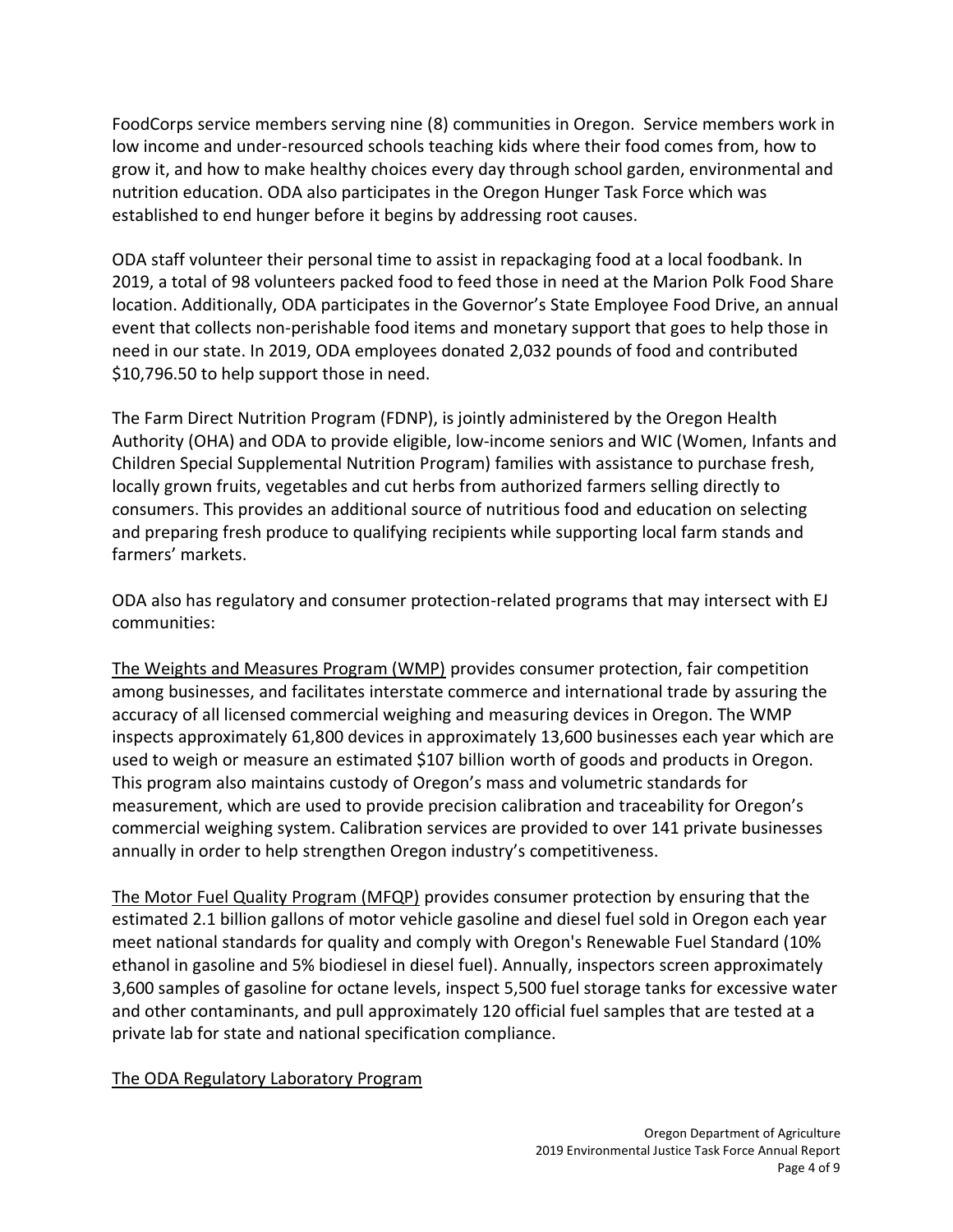ODA's Regulatory Laboratory Program provides laboratory chemistry and microbiology analysis for ODA in the areas of food, dairy, shellfish, foliage, soil, fertilizer, pesticides, water, and various food products destined for domestic and international markets. Throughout the year, many of the samples received by the Lab for testing purposes are directly related to potential human health issues.

## The Country of Origin Labeling Program (COOL)

Designated retailers are federally mandated to notify their customers of the country(ies) of origin and methods(s) of production (wild or farm raised-as applicable) of covered commodities. Covered commodities include muscle cuts of lamb, chicken, and goat; ground lamb, ground chicken, and ground goat; wild and farm-raised fish and shellfish; perishable agricultural commodities; macadamia nuts; pecans; ginseng; and peanuts. The USDA contracts with ODA to perform COOL audits of several food retailers each year for compliance.

## The Wolf Depredation Grant Program

ODA provides pass-through grants to 17 qualified county wolf advisory committees. These county committees can then distribute compensation to persons who suffer loss or injury to livestock or working dogs as a result of wolf depredation and provide financial assistance to persons who implement livestock management and/or nonlethal wolf deterrent techniques designed to discourage wolf depredation of livestock.

The Insect Pest Prevention & Management (IPPM) Program works to protect Oregon's agriculture, horticulture, natural resources, and quality of life from invasive insect pests. In 2019, IPPM continued its' third year of the multi-year eradication program to combat the destructive Japanese Beetle (JB) found in Washington County. From January to March, IPPM staff worked hard to inform residents and businesses in the treatment area about the importance of protecting Oregon from JB, as well as gather consent from residents to allow IPPM to treat the properties. To inform residents about the project, letters were mailed, notices were posted on doors, and articles were included in homeowner's association and industry newsletters. In addition, three open house events were held in collaboration with partner agencies and stakeholders in the area to provide residents an opportunity to learn about the project, ask questions, and have conversations about their concerns. In total, about 8,500 residences, six schools, eight parks, three shopping centers, and one golf course were treated, totaling approximate 3,000 acres. Additional information about 2019 activities can be found in ODA's Plant Program's annual report can be found at [https://oda.direct/PlantAnnualReport.](https://oda.direct/PlantAnnualReport)

The Food Safety Program ensures food is safe for consumption and works with food establishments to prevent foodborne illness, which can be a particular concern in low-income and other EJ communities. Several studies [\(https://consumerfed.org/pdfs/Child-Poverty-](https://consumerfed.org/pdfs/Child-Poverty-Report.pdf)[Report.pdf;](https://consumerfed.org/pdfs/Child-Poverty-Report.pdf)<https://www.ncbi.nlm.nih.gov/pmc/articles/PMC3774461/> ) have documented higher rates of foodborne illness; higher bacterial numbers in several food products; and an increase in food safety violations in high-poverty areas in the United States, underscoring the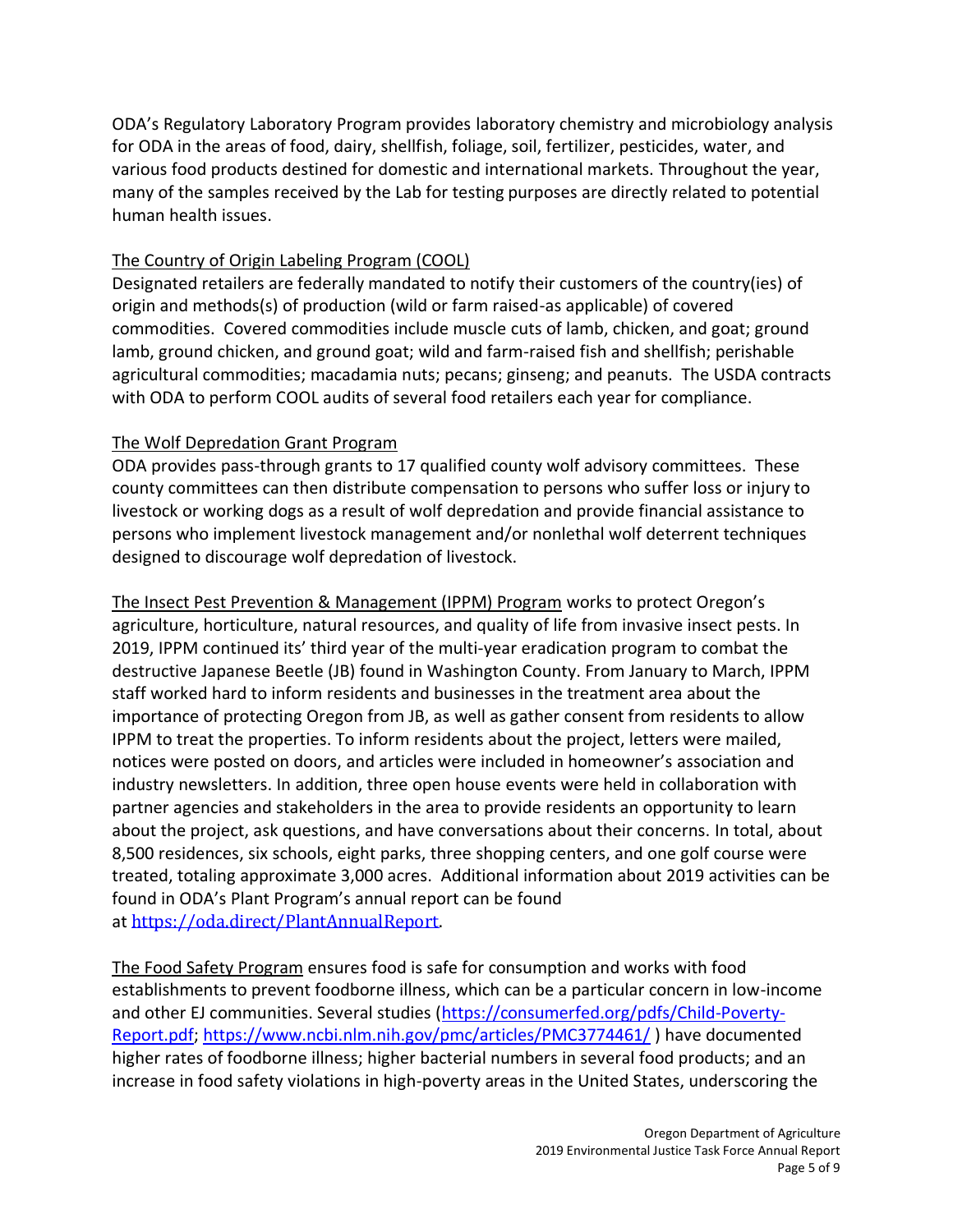importance of regular food safety inspections in EJ communities to protect the public. The Food Safety Program remains committed to support its clients' diversity.

Additionally, ongoing Food Safety Program activities that particularly benefit EJ communities include the following:

- ODA Food Safety Inspectors check expiration dates on certain products, including baby formula, during inspections to ensure they are not beyond the expiration date.
- The Food Safety program tracks the number of businesses whose preferred language is other than English. There are approximately 80 businesses where the operator prefers Spanish, Chinese, Vietnamese, Thai, Burmese, Korean, or Russian. Many ODA food safety inspectors speak multiple languages, and inspectors provide educational assistance to all the firms they inspect to help them understand and meet food safety requirements.
- Some smaller convenience stores and markets, including those who serve EJ communities, may need extra assistance in proper food handling and storage, including keeping foods out of the temperature danger zone, handling and preparing food safely, and purchasing food from approved (licensed) sources. ODA provides this extra assistance when needed, with a focus on educating store managers and employees on strategies to comply with Oregon's food regulations.
- ODA commonly provides food recall information in several languages and tries to provide the information in a way that reaches affected businesses and consumers.

The Animal Health Program tracks livestock movement in and out of the state, establishes disease testing and vaccination requirements for interstate movement, conducts outreach and education about livestock disease prevention, and investigates reports of certain livestock diseases. Outreach and education materials are available in multiple languages. The program has especially focused on poultry producers, ranging from backyard poultry to large-scale poultry operations, providing information on how to prevent avian influenza and other serious avian diseases.

The Livestock Identification Program works to deny a market for stolen livestock through registration of brands and brand inspections. The programs brand application has been translated into Spanish, and the program communicates with customers who are more comfortable receiving written correspondences in Spanish.

The Market Access, Certification and Inspections Programs address the development and marketing needs of Oregon's agricultural industries to promote and create demand for Oregon agricultural products in local, domestic, and international markets through trade and business development activities; provide third party inspection and certification services that add value to products by making them more marketable; and conduct field surveys and provide laboratory testing of seed and plant material to detect pests and diseases. In April 2019, ODA staff held a Produce Safety Rule training in Spanish and translated hand-washing signs into Spanish. The Shipping Point Inspection program reached out to the Confederated Tribes of the Umatilla Indian Reservation to offer inspection help and one individual participated.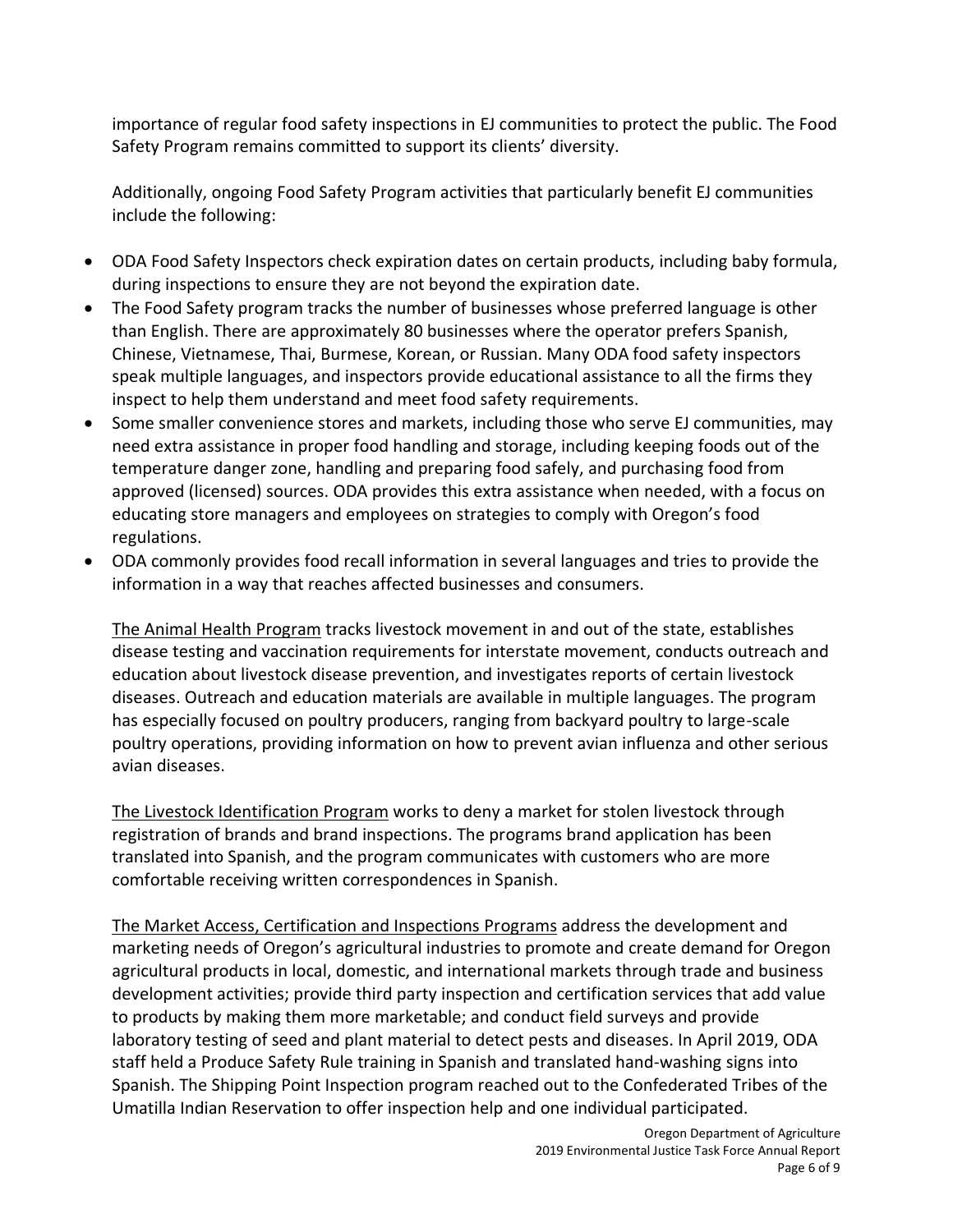The Natural Resource Program Areas aim to conserve, protect, and develop natural resources on public and private lands in order to ensure that agriculture will continue to be productive and economically viable in Oregon. Natural Resources Programs work to do the following: address water quality and natural resource conservation on agricultural lands; protect Oregon's environment and public health by ensuring the proper and legal sale, use, and distribution of pesticide products; and assist local soil and water conservation districts as they help landowners properly manage Oregon's natural resources.

The Confined Animal Feeding Operation (CAFO) Program is operated in conjunction with the Oregon Department of Environmental Quality (DEQ) under a Memorandum of Understanding and overseen by EPA. The program issues permits to qualifying CAFOs and provides inspection oversight to protect Oregon's water quality by preventing animal wastes from entering surface and ground water. The CAFO program has incorporated EJ outreach activities to the CAFO Notice and Public Participation checklist for use in all of its noticing activities. Additionally, the CAFO National Pollutant Discharge Elimination System (NPDES) Permit, Water Pollution Control Facilities (WPCF) Permit, and public notice documents also have been translated into Spanish and are available online. The CAFO program also has native Spanish speaking staff to assist permittees and the public. In 2019, the CAFO Program Manager and Citizen Advocate & Tribal Liaison provided regular updates to one of Oregon's federally recognized Tribes regarding a CAFO with significant compliance issues in their region of interest, and the Citizen Advocate also provided regular updates to the EJTF regarding this operation.

The Smoke Management Program administers the rules for field burning in the Willamette Valley to reduce smoke impacts to populated areas in the interest of public health and welfare. Based upon the "Summary of the 2019 Field-Burning Season" document, there were a total of 23 days when burning was conducted during the 2019 season; three of the 23 days resulted in impacts to municipalities. Nephelometers, which measure particulate in the air, are located in Carus, Detroit, Eugene, Lyons, Mill City, Portland, Salem, Silverton, Springfield, and Sweet Home. Lyons experienced two hours of moderate impact over two days and four hours of light impact on three days. Mill City experienced one hour of light impact on one day. A total of 75 complaints were received for the season. The full report can be accessed at: [https://www.oregon.gov/ODA/shared/Documents/Publications/NaturalResources/FieldBurning](https://www.oregon.gov/ODA/shared/Documents/Publications/NaturalResources/FieldBurningSummary2019.pdf) [Summary2019.pdf](https://www.oregon.gov/ODA/shared/Documents/Publications/NaturalResources/FieldBurningSummary2019.pdf)

Agricultural Water Quality Program staff continue to work with multiple partners, including the Klamath Tribe, to address water quality concerns from agricultural activities adjacent to Klamath Lake. The Klamath Tribe has been participating as part of a technical team to evaluate water quality data around the lake to develop projects with local landowners. The technical work group for Upper Klamath Lake Agricultural Water Quality improvements met several times in 2019. Tribal 303(d) funding from the EPA was solicited and received to assist a farm adjacent to Upper Klamath Lake with their tailwater recirculation system to reduce phosphorous loading and improve lake conditions for the endangered sucker species. Klamath Tribes Environmental Scientist was also added to the lost River and Klamath Headwaters Local Advisory committees.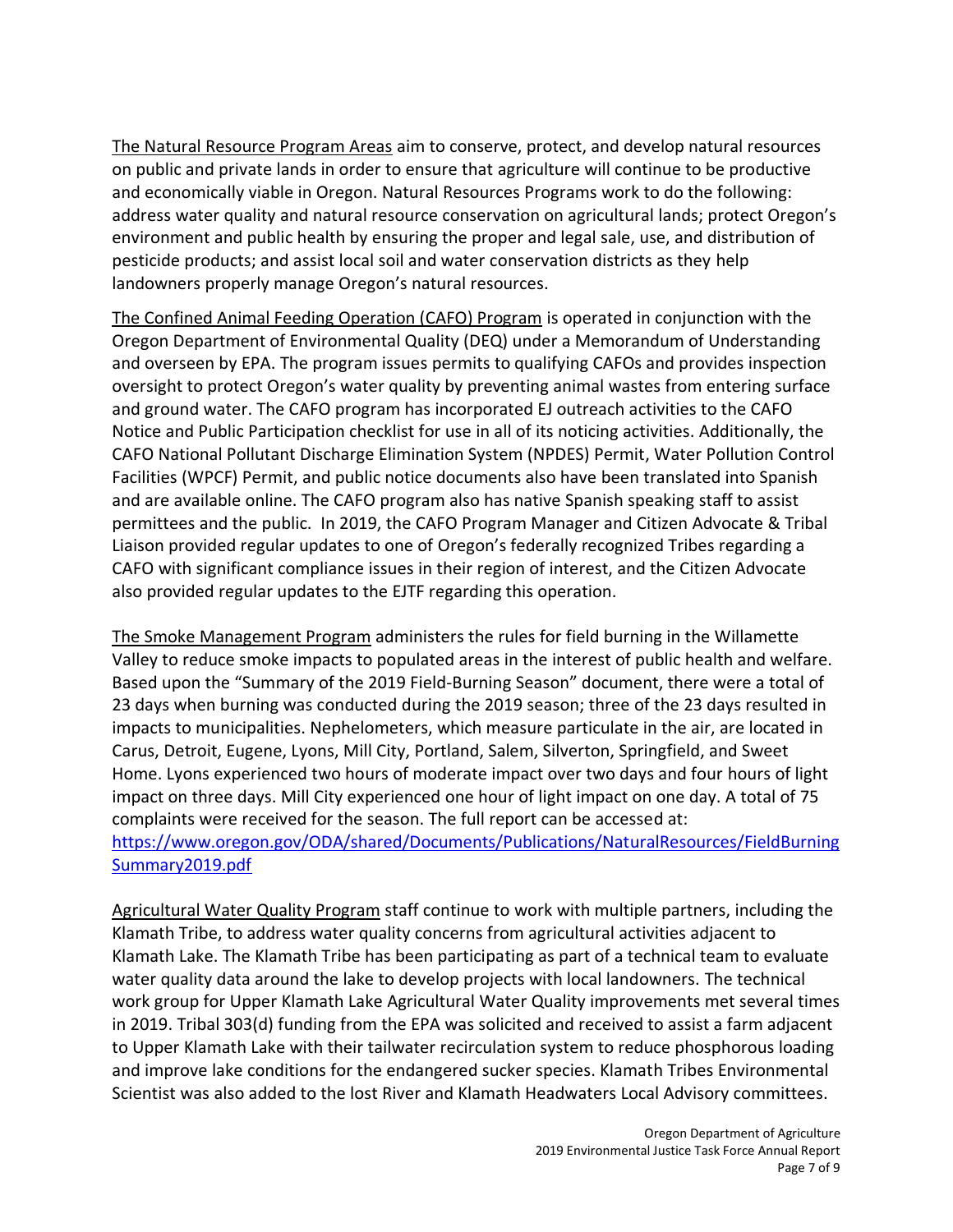The Pesticide Program continues to increase efforts to reach and serve Spanish-speaking pesticide applicators and workers. The following are highlights of these efforts:

- In March 2019, ODA staff participated in a Spanish-language WorkSource training in Woodburn to give an overview of ODA, Pesticides 101, and the Pesticide Analytical and Response Center (PARC).
- Translation of documents into Spanish including: Oregon Pesticide Record Keeping Requirements; helped review and edit several ODA informational brochures and materials.
- Provided interpretation services for ODA clients including a mediation case between a Spanishspeaking employee and their employer.
- In November 2019, ODA assisted in promoting and participated in the Oregon OSHA's first Spanish-language conference addressing workers and their needs.
- Collaborated with OSU's Pesticide Safety Education Program (PSEP) on the delivery of Spanishlanguage trainings during a series of events.
- Continued WPS outreach and compliance assistance to diverse audiences.
- Participated in discussions with Oregon Law Center and Oregon Employment Department to develop methods for providing pesticide safety outreach to Spanish speaking agricultural workers.
- An ODA staff member is on the general advisory committee and the bilingual subcommittee for the development of OSU's Solve Pest Problems resource, which aims to reduce the impacts of pests and pest management practices on people and the environment in non-agricultural settings. The resource will be rolled out in both English & Spanish.
- Actively participated in events and workshops throughout the state that emphasize minority groups to provide outreach and education about pesticide safety and pollinator protection.
- Continued participation on the Oregon Bee Project steering committee conducting pesticide and pollinator outreach in English and Spanish, and development and translation of printed resources addressing pesticide and pollinator topics.
- An ODA staff member is on the general advisory committee and the bilingual subcommittee for the development of OSU's Solve Pest Problems resource, which aims to reduce the impacts of pests and pest management practices on people and the environment in non-agricultural settings. The resource will be rolled out in both English & Spanish.
- Actively participated in events and workshops throughout the state that emphasize minority groups to provide outreach and education about pesticide safety and pollinator protection.
- Continued participation on the Oregon Bee Project steering committee conducting pesticide and pollinator outreach in English and Spanish, and development and translation of printed resources addressing pesticide and pollinator topics.

The Pesticide Analytical and Response Center (PARC) is mandated to collect pesticide-related incident information and coordinate in making appropriate referrals to PARC member agencies. PARC contracts with 211info to provide a 24-hour hotline to receive pesticide-related calls. The hotline provides assistance to customers through access to an interpreter service with more than 140 languages.